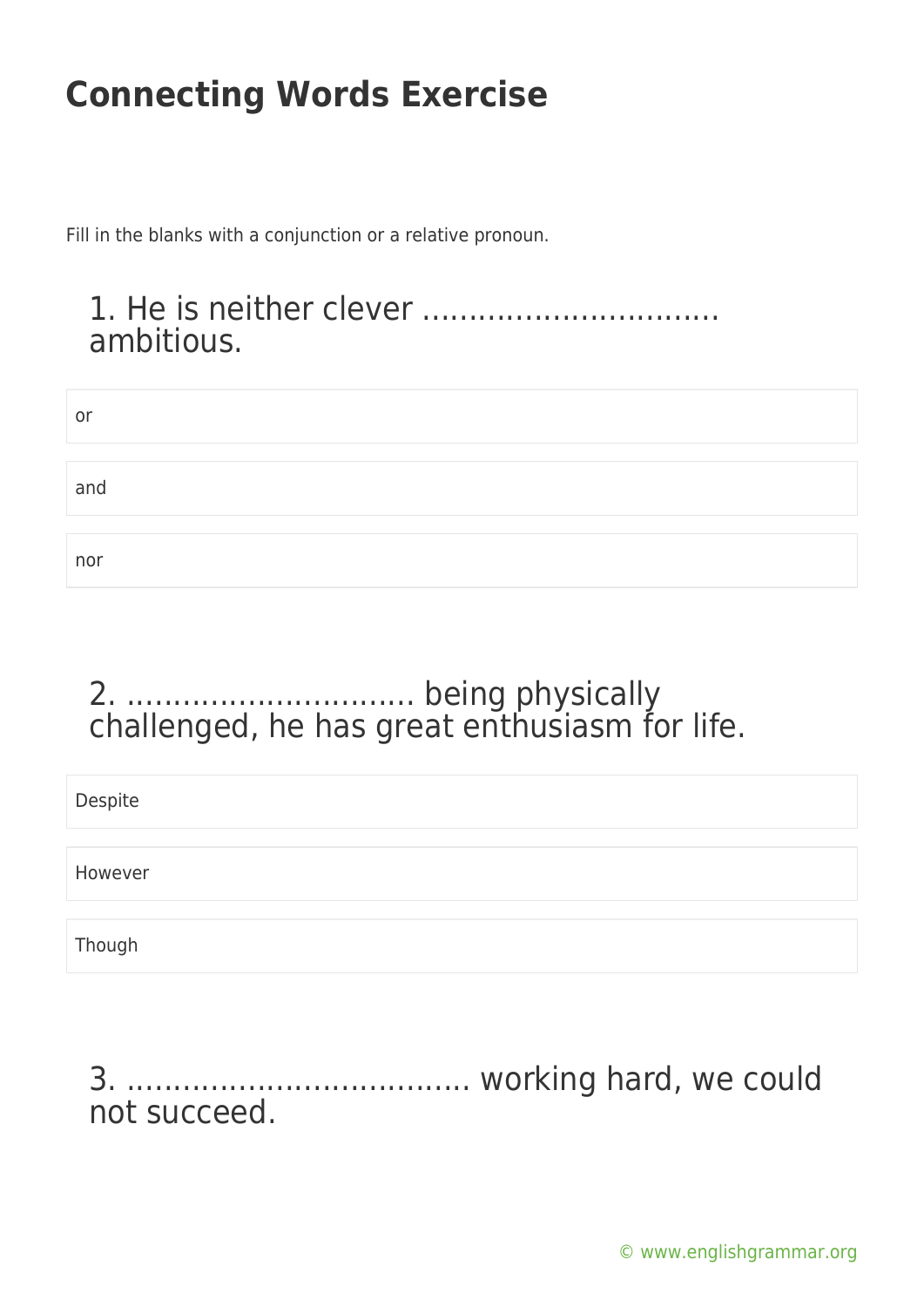In spite of Inspite of Despite of

### 4. The doctors tried their best; ............................., they could not save her.

however

though

despite

#### 5. ................................. you start behaving, you will be in trouble.

Unless

If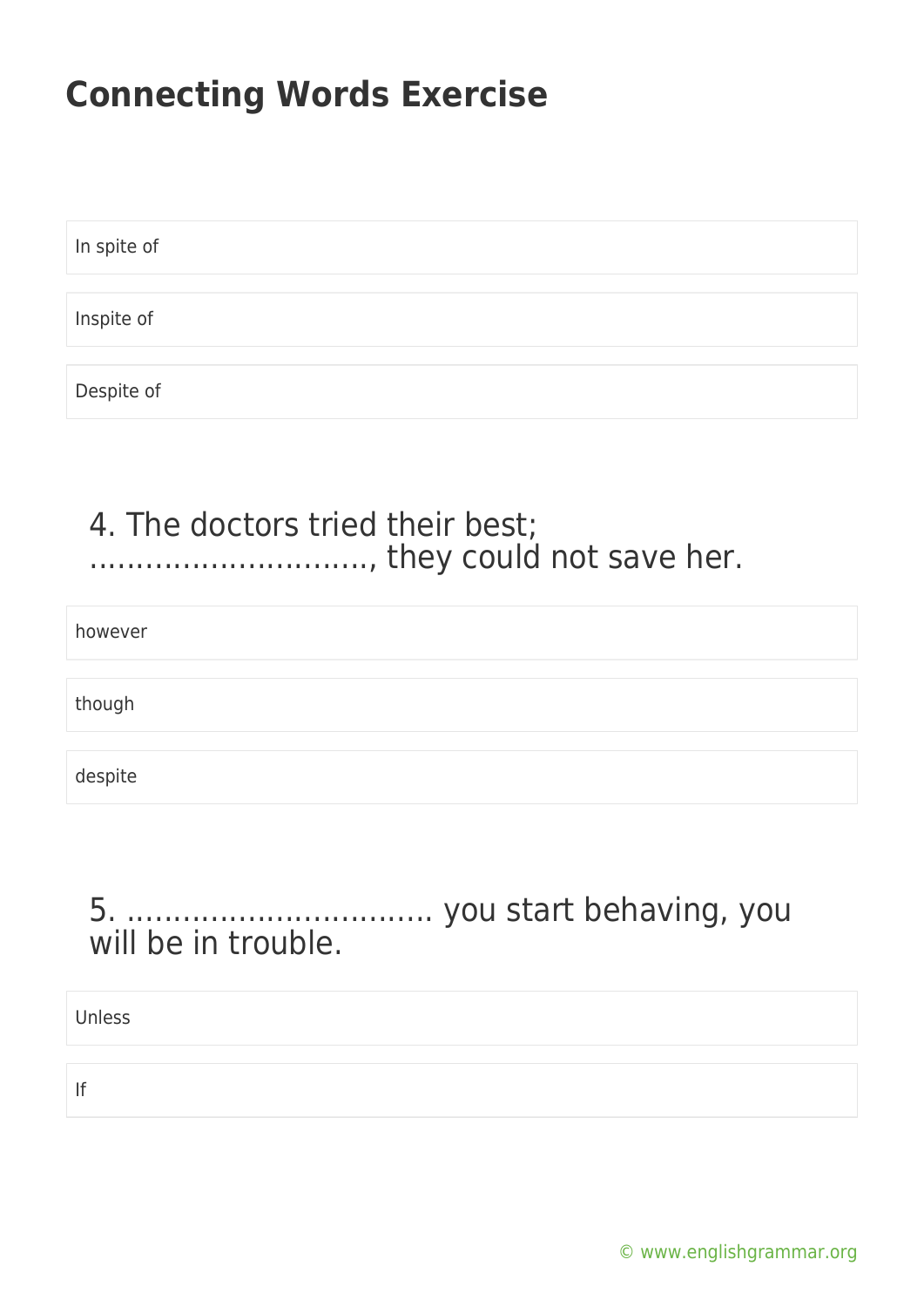In case

### 6. The cat must have been somewhere around ................................ I couldn't find her.

however

but

despite

#### 7. .................................... he is educated, he lacks common sense.

| Though  |  |
|---------|--|
|         |  |
| As      |  |
|         |  |
| Despite |  |

[© www.englishgrammar.org](https://www.englishgrammar.org/)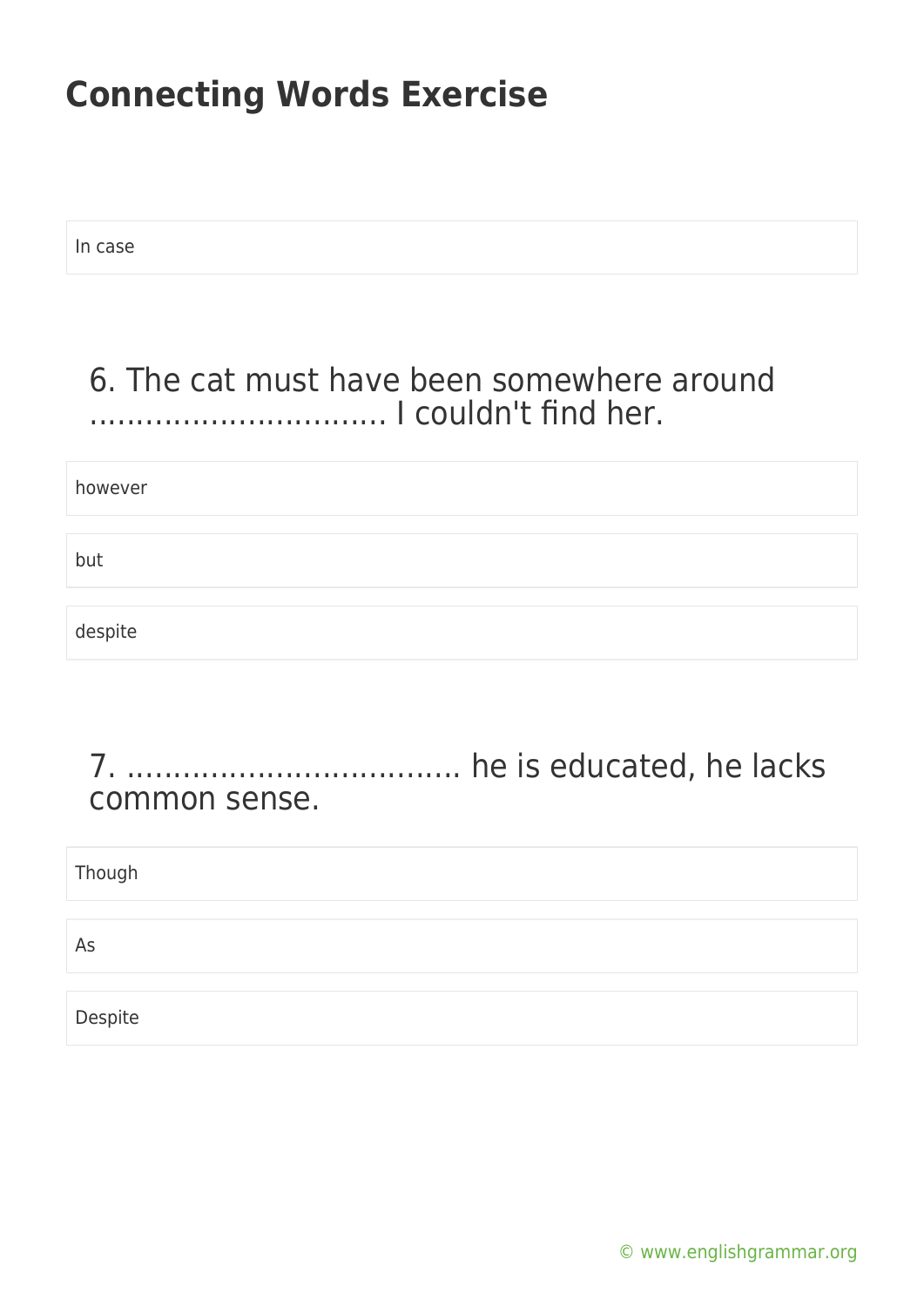8. .................................. you had invested your money in real estate, you would have become richer today.

| lf     |  |
|--------|--|
|        |  |
| As     |  |
|        |  |
| Unless |  |

### 9. I don't know ................................. they will recognize me after all these years.

Please select 2 correct answers

| if      |  |  |
|---------|--|--|
|         |  |  |
| whether |  |  |
|         |  |  |
| unless  |  |  |
|         |  |  |
| weather |  |  |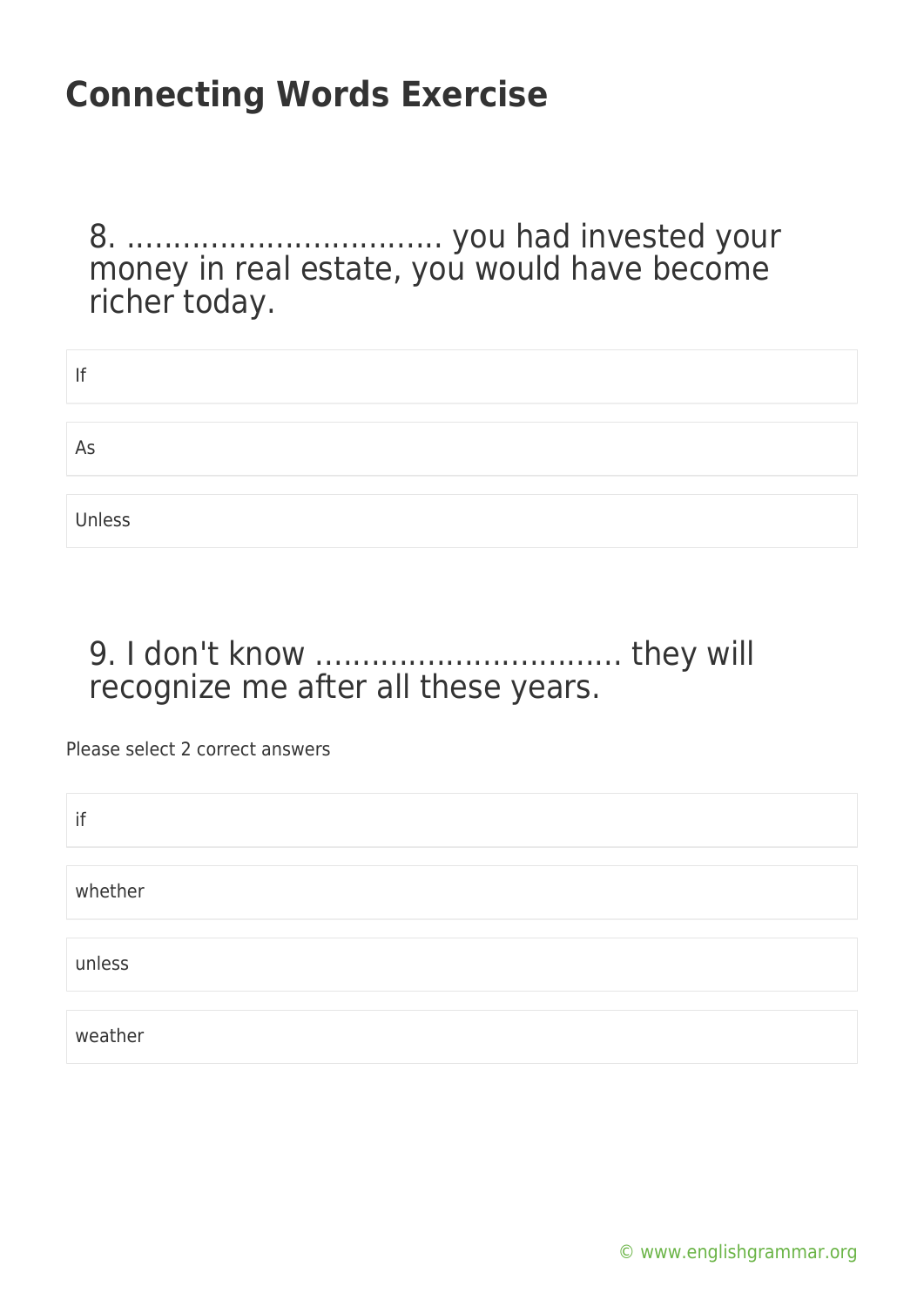#### 10. This is the town ..................................... he spent his childhood.

| there |  |  |  |
|-------|--|--|--|
|       |  |  |  |
| where |  |  |  |
|       |  |  |  |
| which |  |  |  |

### 11. It has been several weeks, ................................. I heard anything from her.

since

for

from

### 12. .................................. cannot be cured must be endured.

What